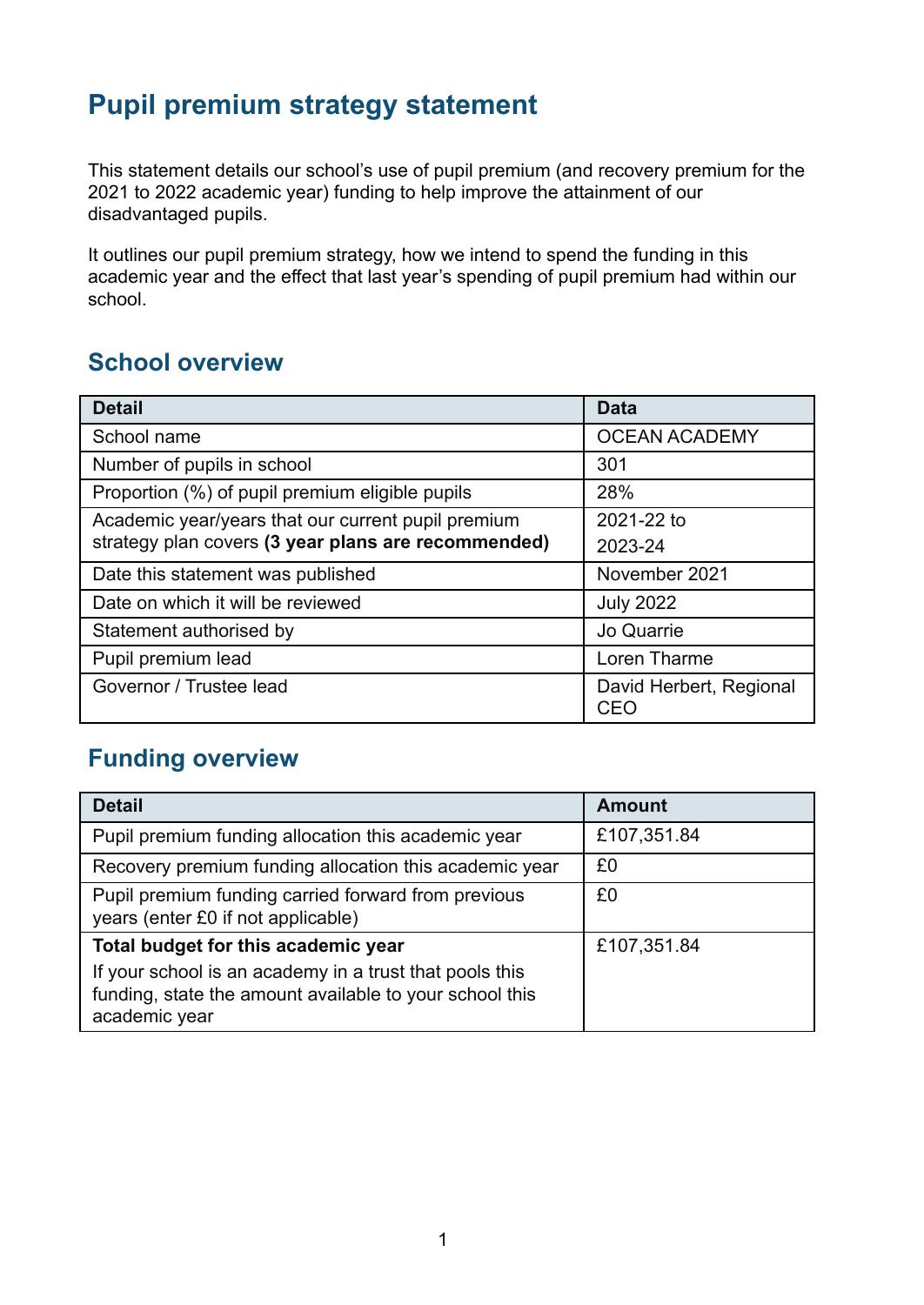# **Part A: Pupil premium strategy plan**

#### **Statement of intent**

*Our intention is that all pupils make expected or better progress from their starting points, regardless of any social, emotional or physical challenges they or their families may have. We want our pupils to not only perform well academically, but to also develop resilience and a strong sense of self so that they can achieve whether they are disadvantaged or not. It is our intention that non-disadvantaged pupils' attainment will be sustained and improved alongside progress for their disadvantaged peers*

*As EEF evidence suggests, high quality teaching has the greatest impact on effective learning and at Ocean Academy, this fundamentally drives high expectations in reading, writing and maths as well as enriching the lives of our pupils through a broad and engaging foundation curriculum. We intend to widen cultural capital opportunities to give vulnerable and disadvantaged pupils opportunities that will help them succeed in life and will ensure that they are best prepared for their next steps in education and beyond.*

*Our strategy is also integral to wider school plans for education recovery, notably in its targeted support through the National Tutoring Programme and 'Catch Up' Funding for pupils whose education has been worst affected, including non-disadvantaged pupils. We have also reduced class sizes and staffed year groups with teachers and support staff who are best skilled to meet the needs of the pupils.*

*We have adopted an* individualised approach to addressing barriers to learning and emotional support *and our strategy has been designed following robust and continual assessments of learning and of social and emotional needs and challenges. To ensure our approach is effective we will:*

- *● adopt a whole academy approach so that all staff are responsible for pupil progress, specifically for the outcomes for disadvantaged pupils.*
- increase the IT equipment across the school and for pupils at home to ensure that all pupils have access to the full curriculum.
- work beyond the classroom to ensure all pupils have their needs met , e.g. food parcels, home learning support.
- *● ensure disadvantaged pupils are challenged and reach greater depth learning outcomes.*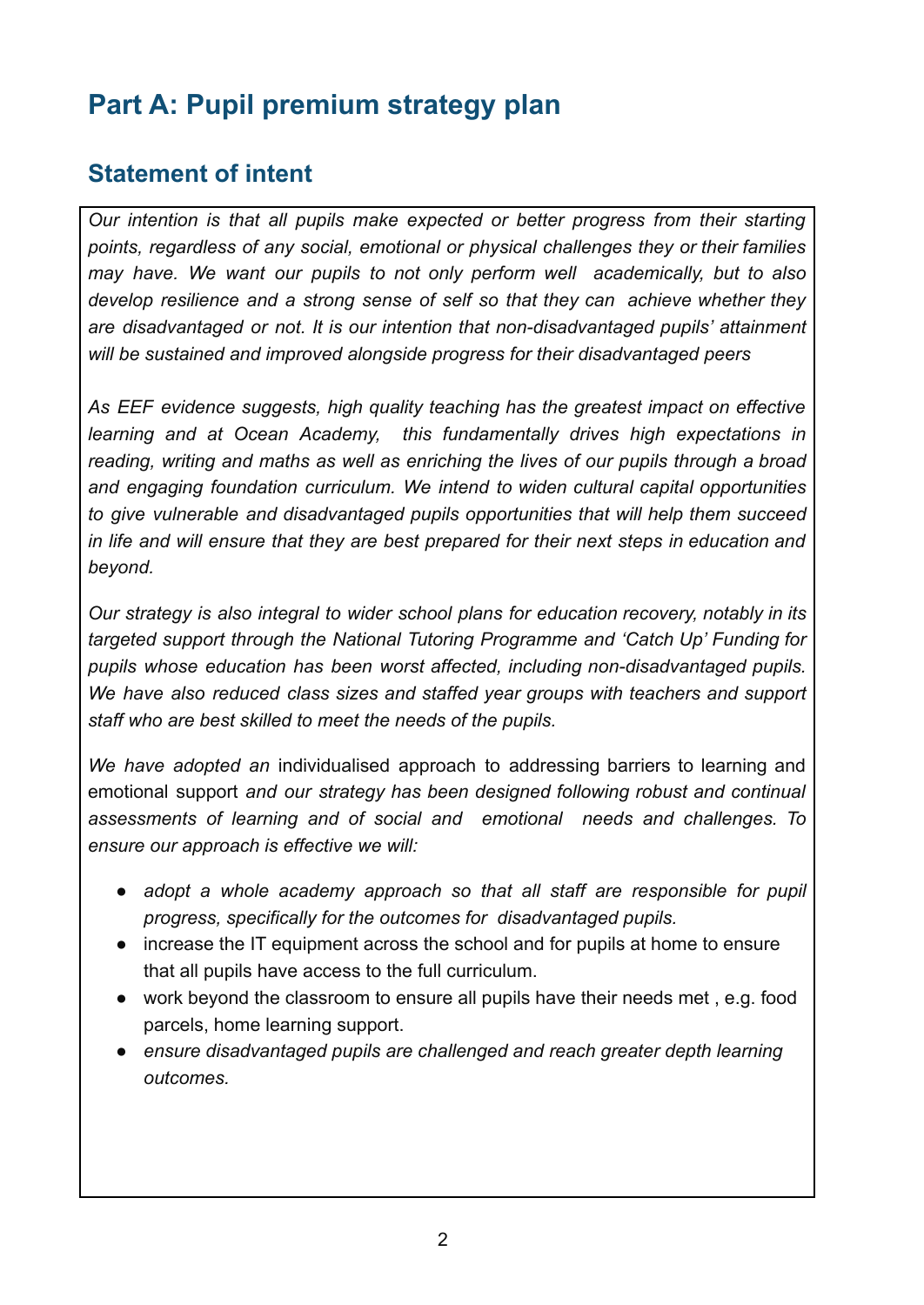# **Challenges**

This details the key challenges to achievement that we have identified among our disadvantaged pupils.

| <b>Challenge</b><br>number | <b>Detail of challenge</b>                                                                                                                                                                                                                                                                                                                                                                                                                                                                                                                                                                                                                                                                                                                                                                                                                                                                                                      |
|----------------------------|---------------------------------------------------------------------------------------------------------------------------------------------------------------------------------------------------------------------------------------------------------------------------------------------------------------------------------------------------------------------------------------------------------------------------------------------------------------------------------------------------------------------------------------------------------------------------------------------------------------------------------------------------------------------------------------------------------------------------------------------------------------------------------------------------------------------------------------------------------------------------------------------------------------------------------|
| 1                          | Complex educational needs: 27% of our 2021-22 disadvantaged learners also have SEND<br>needs. Research and ongoing assessments over time outline the impact complex needs have<br>on learning and the level of specific support is increased. The attainment sits at 33%<br>combined between disadvantaged and SEND and non disadvantaged and SEND.                                                                                                                                                                                                                                                                                                                                                                                                                                                                                                                                                                             |
| $\overline{2}$             | Economic difficulty: 85% of our disadvantaged learners receive free school meals.<br>Our observation and discussions with parents show that because of economic difficulty, these<br>learners will have limited access to quality cultural capital, limited experiences and limited<br>vocabulary, which in turn (as evidenced in assessments, pupil voice, observations and school<br>paying for increased numbers of trips, food parcels) shows limited achievement - particularly<br>in reading and writing, where vocabulary and consistent practise of skills has not been readily<br>available.                                                                                                                                                                                                                                                                                                                           |
| 3                          | Emotional regulation and home factors: 42% of our disadvantaged learners have previously<br>had or are still having social care involvement or Family Outreach Worker. Discussions with<br>parents, children and when working with outside agencies has shown that families of<br>vulnerable and disadvantaged learners have been impacted more negatively than non<br>disadvantaged families (especially true throughout lockdown). This has impacted pupils'<br>readiness to learn and has stretched capacity for the school to meet needs. We have had to<br>engage with further outside agencies to meet needs - Therapy Dogs, Think Bricks, EP support,<br>SALT, Family Outreach. The levels of outside agency referrals has increased during and after<br>the pandemic, however the number of cases reaching the threshold has reduced and schools<br>are being left to take on cases they perhaps would not have before. |
| 4                          | The level of parental support to consolidate learning at home is lower for our disadvantaged<br>learners. This was particularly true throughout the lockdown periods of home learning where<br>the child did not come into school. This has increased the attainment RWM combined gap at<br>GD by 8% for disadvantaged learners in year 4 and by 7% in year 5 (as evidenced by our<br>assessment cycle).                                                                                                                                                                                                                                                                                                                                                                                                                                                                                                                        |
| 5                          | Attendance: During the academic year 2020-21 average attendance of our disadvantaged<br>pupils was at 94% compared to 97% attendance of NPPG.<br>Of the 31 persistent absences in the academic year 2020-21, 61% of these were<br>disadvantaged pupils<br>Periods of low attendance for a minority of pupils - Attendance lead and Pastoral meet every<br>Wednesday to focus on this. Attendance was significantly impacted further by Covid-19.<br>(attendance data is recorded and available in school).<br><b>Improving School Attendance</b>                                                                                                                                                                                                                                                                                                                                                                                |

## **Intended outcomes**

This explains the outcomes we are aiming for **by the end of our current strategy plan**, and how we will measure whether they have been achieved.

| Intended outcome                                                                                                 | <b>Success criteria</b>                                                                                                                                  |
|------------------------------------------------------------------------------------------------------------------|----------------------------------------------------------------------------------------------------------------------------------------------------------|
| To ensure expected or better progress<br>and attainment in reading, writing &<br>maths for disadvantaged pupils. | The vast majority of disadvantaged learners will meet or exceed their<br>KS1 assessments at the end of KS2 in RWM (data tracking available in<br>school) |
|                                                                                                                  | The vast majority of PPG learners' progress scores will be in the positive<br>range at the end of KS2 in RWM                                             |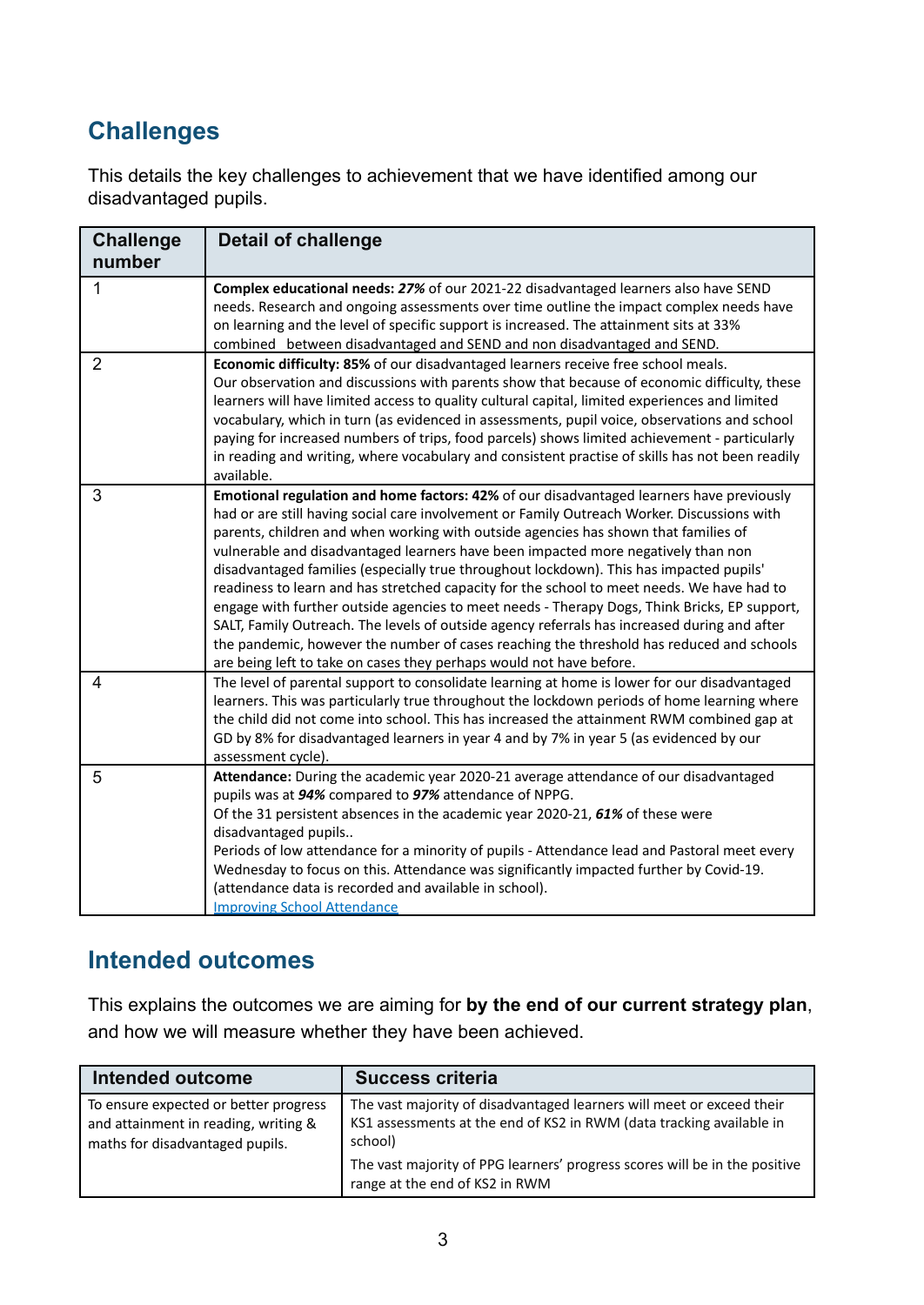|                                                                                                                | KS2 RWM outcomes in 2022/23 show that 88% of disadvantaged pupils<br>met the expected standard.                                                                                                                                                                                                                                                                                                                                                                                                                                                                                                                                                                                                                                                                                                                                                                                                                                                                                                                                                                                                            |
|----------------------------------------------------------------------------------------------------------------|------------------------------------------------------------------------------------------------------------------------------------------------------------------------------------------------------------------------------------------------------------------------------------------------------------------------------------------------------------------------------------------------------------------------------------------------------------------------------------------------------------------------------------------------------------------------------------------------------------------------------------------------------------------------------------------------------------------------------------------------------------------------------------------------------------------------------------------------------------------------------------------------------------------------------------------------------------------------------------------------------------------------------------------------------------------------------------------------------------|
|                                                                                                                | Teachers and leaders will be able to articulate the processes in place for<br>their PPG learners and the impact this has                                                                                                                                                                                                                                                                                                                                                                                                                                                                                                                                                                                                                                                                                                                                                                                                                                                                                                                                                                                   |
|                                                                                                                | Bespoke and targeted interventions will be in place for PPG learners<br>resulting in gaps diminishing                                                                                                                                                                                                                                                                                                                                                                                                                                                                                                                                                                                                                                                                                                                                                                                                                                                                                                                                                                                                      |
| To promote the social and emotional<br>wellbeing of disadvantaged pupils to<br>ensure they are ready to learn. | Disadvantaged pupils will be socially secure, emotionally stable and<br>able to regulate their emotions successfully so that they are ready to<br>$learn-$<br>Qualitative data from student voice, student and parent<br>surveys and teacher observations will evidence this.<br>Disadvantaged pupils will have significant access the learning<br>opportunities of the full curriculum (including extracurricular<br>and cultural capital opportunities) and a there will be a<br>significant increase in participation in enrichment activities,<br>particularly among disadvantaged pupils<br>Disadvantaged learners will have support from ELSA and SLT if<br>and when needed to support their social and emotional<br>wellbeing. Pupils will spend more time in class and less time<br>needing interventions or bespoke support packages.<br>Outside professionals will be utilised to ensure best outcomes<br>for children and families. Referrals will begin to decrease.<br>There is no significant difference between the recorded<br>behaviour of disadvantaged learners and suspension is rare. |
| To raise and sustain improved                                                                                  | Sustained high attendance from 2023/24 shown by:                                                                                                                                                                                                                                                                                                                                                                                                                                                                                                                                                                                                                                                                                                                                                                                                                                                                                                                                                                                                                                                           |
| attendance of disadvantaged pupils.                                                                            | Overall absence rate for disadvantaged pupils is no more than<br>8%, and the attendance gap between disadvantaged and<br>non-disadvantaged peers does not increase beyond 5%<br>The percentage of whole academy pupils who are persistently<br>absent being below 12% and disadvantaged pupils not being<br>more than 10% below the non-disadvantaged peers.                                                                                                                                                                                                                                                                                                                                                                                                                                                                                                                                                                                                                                                                                                                                               |
| To widen the world of disadvantaged                                                                            | Assessment and observations indicate significant improvement in the                                                                                                                                                                                                                                                                                                                                                                                                                                                                                                                                                                                                                                                                                                                                                                                                                                                                                                                                                                                                                                        |
| pupils' cultural capital through<br>experiencing a wider variety of cultural<br>experiences.                   | following:<br>Disadvantaged learners will have access to interventions to<br>ensure they are prepared with the essential knowledge and<br>basic skills in RWM to access the learning of the full curriculum<br>Disadvantaged learners will be supported to access extra<br>$\bullet$<br>curricular opportunities, trips, visitors etc<br>Attainment and progress of disadvantaged learners will remain<br>above national in R/W/M/GPS/Sci<br>Disadvantaged learners will remain on track to achieve the<br>expected standard or above in the foundation subjects<br>(assessment tracker in school)                                                                                                                                                                                                                                                                                                                                                                                                                                                                                                         |

#### **Activity in this academic year**

This details how we intend to spend our pupil premium (and recovery premium funding) **this academic year** to address the challenges listed above.

#### **Teaching (for example, CPD, recruitment and retention)**

Budgeted cost: **£35,246**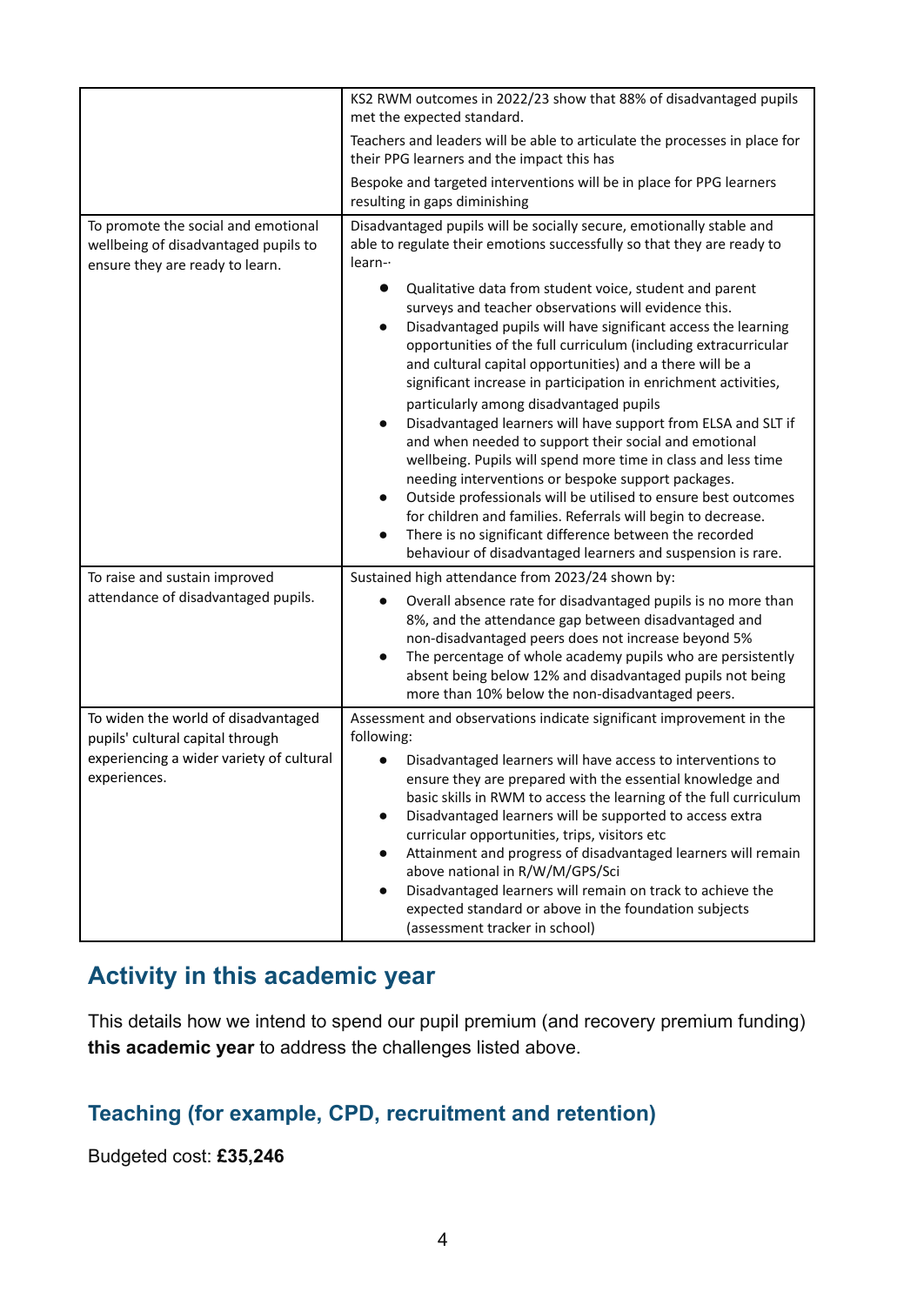| <b>Activity</b>                                                                                                                                                                                                                                                                                                                                                                                                                                                                                                                                                             | <b>Evidence that supports this</b><br>approach                                                                                                                                                                                                                                                                                                                                                                                                                                                                                                                                                                                                                                                                                                                                                                                                                      | <b>Challenge</b><br>number(s)<br>addressed |
|-----------------------------------------------------------------------------------------------------------------------------------------------------------------------------------------------------------------------------------------------------------------------------------------------------------------------------------------------------------------------------------------------------------------------------------------------------------------------------------------------------------------------------------------------------------------------------|---------------------------------------------------------------------------------------------------------------------------------------------------------------------------------------------------------------------------------------------------------------------------------------------------------------------------------------------------------------------------------------------------------------------------------------------------------------------------------------------------------------------------------------------------------------------------------------------------------------------------------------------------------------------------------------------------------------------------------------------------------------------------------------------------------------------------------------------------------------------|--------------------------------------------|
| <b>Teaching assistants:</b><br>Recruit extra teaching assistants to<br>work with targeted pupils to increase<br>reading speed, comprehension, fluency<br>and arithmetic                                                                                                                                                                                                                                                                                                                                                                                                     | <b>EEF Impact: +1 month</b><br>https://educationendowmentfoundation.org.uk/e<br>vidence-summaries/teaching-learning-toolkit/teac<br>hing-assistants/<br>Where TAs support individual pupils or<br>small groups, which on average show<br>moderate positive benefits<br>Working with TAs can lead to<br>improvements in pupils' attitudes, and<br>also to positive effects in terms of teacher<br>morale and reduced stress                                                                                                                                                                                                                                                                                                                                                                                                                                          | 1/3/4/5                                    |
| <b>Reducing class size:</b><br>Employment of additional teaching staff<br>in Y4, Y5 and Y6, allows for class sizes to<br>be reduced and close attention given to<br>identified disadvantaged learners                                                                                                                                                                                                                                                                                                                                                                       | <b>EEF Impact: +2 months</b><br>https://educationendowmentfoundation.org.uk/e<br>vidence-summaries/teaching-learning-toolkit/redu<br>cing-class-size/<br>The key issue appears to be whether the<br>reduction is large enough to permit the<br>teacher to change their teaching<br>approach when working with a smaller<br>class and whether, as a result, the pupils<br>change their learning behaviours<br>Some evidence suggests slightly larger<br>$\bullet$<br>effects are documented for lower<br>achievers and, for very young pupils,<br>those with lower socio-economic status<br>When a change in teaching approach<br>does accompany a class size reduction<br>(which appears hard to achieve until<br>classes are smaller than about 20) then<br>benefits on attainment can be identified,<br>in addition to improvements on<br>behaviour and attitudes | 1/3/4/5                                    |
| <b>Digital technology:</b><br>Chromebooks purchased to ensure that<br>all pupils have access to a chromebook<br>or ipad whenever needed to<br>supplement or support class teaching<br>TTRockstars used across the school to<br>٠<br>improve times tables. All children have<br>a log in<br>Various computer based programs have<br>been signed up to, to enhance<br>classroom teaching<br>Google classroom was used during both<br>lockdowns effectively and continues to<br>be used for absence and homework<br>PPG families have been and are<br>provided with IT support | <b>EEF Impact: +4 months</b><br>https://educationendowmentfoundation.<br>org.uk/evidence-summaries/teaching-lea<br>rning-toolkit/digital-technology/<br>Evidence suggests that technology<br>approaches should be used to supplement<br>other teaching, rather than replace more<br>traditional approaches<br>They can motivate students to practise<br>more<br>Clear evidence that digital technology<br>approaches are more beneficial for<br>writing and mathematics practice                                                                                                                                                                                                                                                                                                                                                                                    | 1/2/3/4/5                                  |
| <b>Phonics:</b><br>Embed phonics teaching and employ<br>additional teaching assistants / teachers<br>to undertake phonics intervention and<br>improve all staff professional ability to<br>incorporate                                                                                                                                                                                                                                                                                                                                                                      | <b>EEF Impact: +5 months</b><br>https://educationendowmentfoundation.<br>org.uk/evidence-summaries/teaching-lea<br>rning-toolkit/phonics/<br>Qualified teachers tend to get better<br>results when delivering phonics<br>interventions (up to twice the<br>effectiveness of other staff), indicating<br>that pedagogical expertise is a key                                                                                                                                                                                                                                                                                                                                                                                                                                                                                                                         | 1/2/4                                      |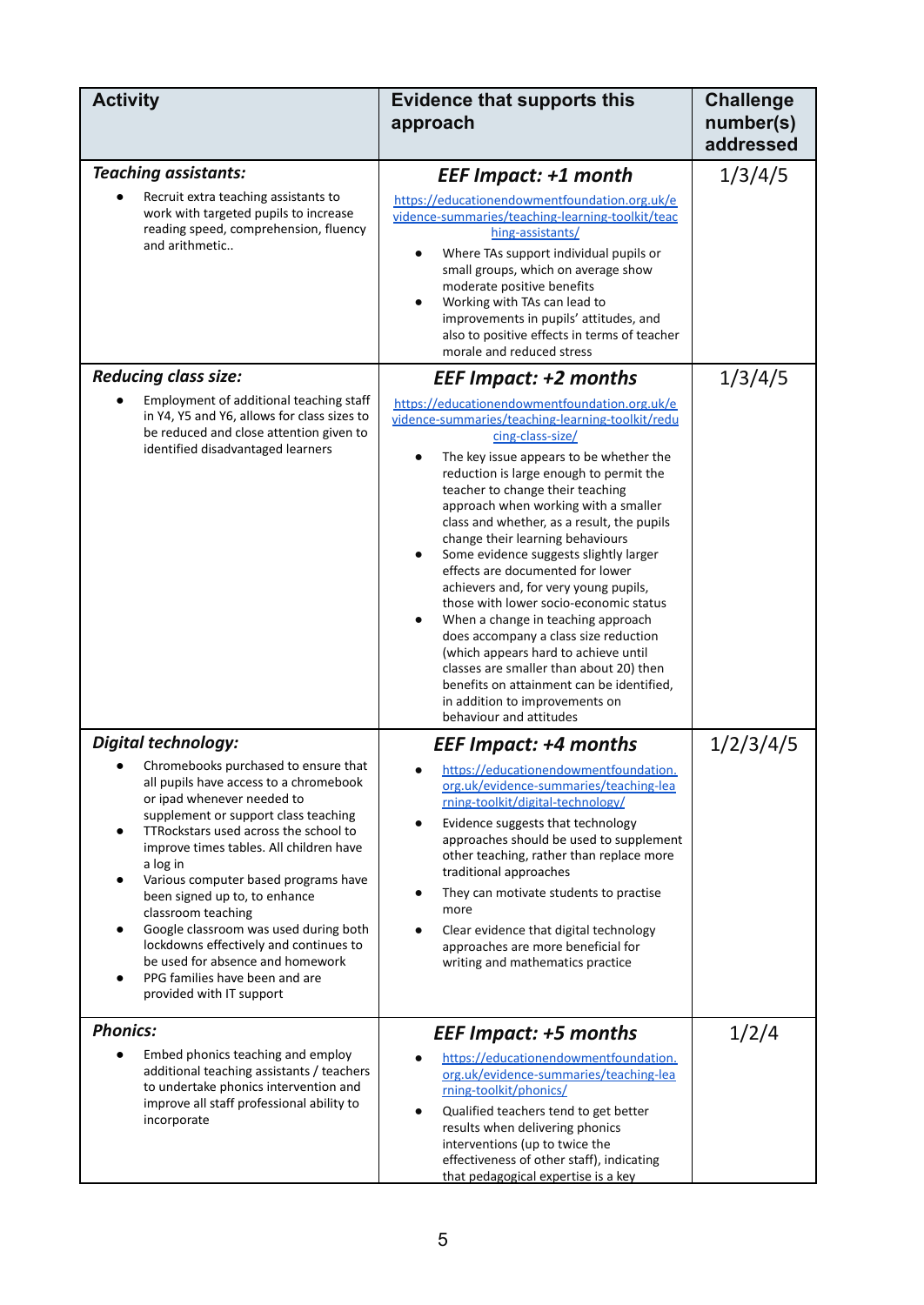|                                                                                                                                                                                                                                                                                                                                                                                                                      | component of successful teaching of<br>early reading<br>Phonics approaches have been<br>consistently found to be effective in<br>supporting younger readers to master the<br>basics of reading                                                                                                                                                                                                                                                                                                                                                                                                                                                                                            |           |
|----------------------------------------------------------------------------------------------------------------------------------------------------------------------------------------------------------------------------------------------------------------------------------------------------------------------------------------------------------------------------------------------------------------------|-------------------------------------------------------------------------------------------------------------------------------------------------------------------------------------------------------------------------------------------------------------------------------------------------------------------------------------------------------------------------------------------------------------------------------------------------------------------------------------------------------------------------------------------------------------------------------------------------------------------------------------------------------------------------------------------|-----------|
| <b>Mastery learning:</b>                                                                                                                                                                                                                                                                                                                                                                                             | <b>EEF Impact: +5 months</b>                                                                                                                                                                                                                                                                                                                                                                                                                                                                                                                                                                                                                                                              | 1/2/4     |
| Embed the Mastery learning approach<br>across the school for children - phased<br>learning.                                                                                                                                                                                                                                                                                                                          | https://educationendowmentfoundation.<br>org.uk/evidence-summaries/teaching-lea<br>rning-toolkit/mastery-learning/<br>Maths guidance KS2.pdf<br>(publishing.service.gov.uk)<br>Mastery learning appears to be<br>particularly effective when pupils work in<br>groups or teams and take responsibility                                                                                                                                                                                                                                                                                                                                                                                    |           |
|                                                                                                                                                                                                                                                                                                                                                                                                                      | for supporting each other's progress<br>It also seems to be important that a high<br>bar is set for achievement of 'mastery'<br>(usually 80% to 90% on the relevant test)<br>Roseshine's principles - repetition and<br>revision                                                                                                                                                                                                                                                                                                                                                                                                                                                          |           |
| <b>Embed metacognition and self</b>                                                                                                                                                                                                                                                                                                                                                                                  | <b>EEF Impact: +7 months</b>                                                                                                                                                                                                                                                                                                                                                                                                                                                                                                                                                                                                                                                              | 1/3/4     |
| regulation by:<br>Staff CPD attended and planned for<br>future sessions<br>Enhance the use ELSA, alternative<br>therapies - Think Brick, Pets therapy in<br>pace to meet individualised need                                                                                                                                                                                                                         | https://educationendowmentfoundation.<br>org.uk/evidence-summaries/teaching-lea<br>rning-toolkit/meta-cognition-and-self-reg<br>ulation/<br><b>EEF Social and Emotional Learning.</b><br>pdf(educationendowmentfoundation<br>.org.uk)<br>https://new.boxallprofile.org/<br>Metacognition and self-regulation<br>approaches have consistently high levels<br>of impact<br>More effective when taught in<br>$\bullet$<br>collaborative groups so that learners can<br>support each other and make their<br>thinking explicit through discussion<br>Require pupils to take greater<br>responsibility for their learning and<br>develop their understanding of what is<br>required to succeed |           |
| <b>Feedback:</b>                                                                                                                                                                                                                                                                                                                                                                                                     | <b>EEF Impact: +6 months</b>                                                                                                                                                                                                                                                                                                                                                                                                                                                                                                                                                                                                                                                              | 1/2/3/4/5 |
| CPD for developing staff subject<br>knowledge in all areas of the curriculum<br>is a focus for development this year,<br>thus supporting teachers to spot<br>misconceptions<br>Additional teachers and support staff<br>employed to 1:1 tutor/conference for<br>individualised feedback and support<br>which then feeds into planning to<br>ensure a linked-up approach and<br>progress for all disadvantaged pupils | https://educationendowmentfoundation.<br>org.uk/evidence-summaries/teaching-lea<br>rning-toolkit/feedback/<br>Research-based approaches that<br>explicitly aim to provide feedback to<br>learners, such as Bloom's 'mastery<br>learning', tend to have a positive impact<br>Research evidence about feedback was<br>part of the rationale for Assessment for<br>Learning (AfL)<br>Feedback studies tend to show very high<br>effects on learning<br>Research suggests regular verbal<br>feedback is the most powerful tool for<br>facilitating individual progress and overall<br>improvements to learning (John Hattie;<br>Black et al)                                                  |           |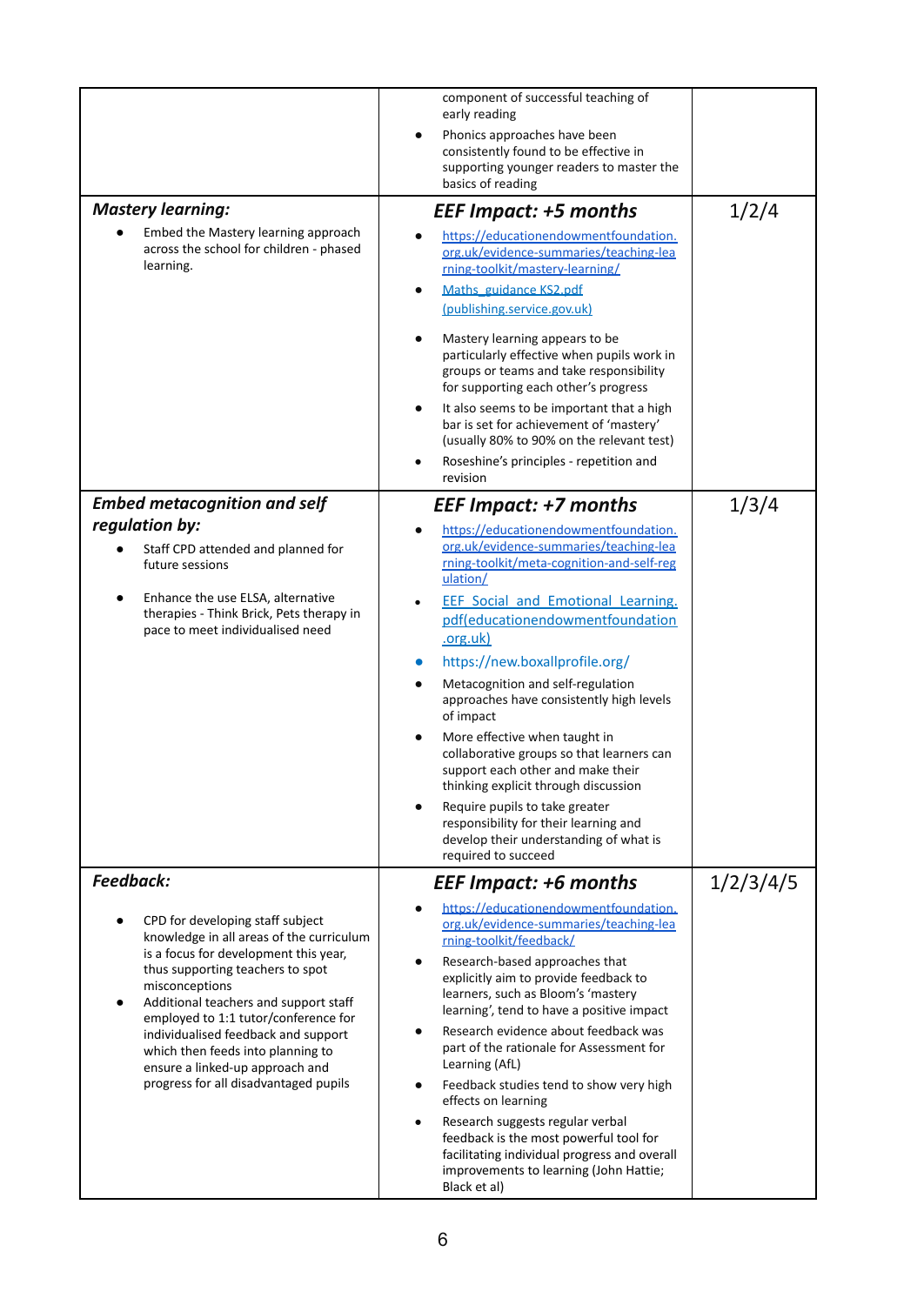| <b>Oral language interventions:</b><br>Class reader texts across the school are<br>purchased to ensure that enough<br>copies exist in the school for pupils to<br>have access to read aloud and follow<br>along with class readers<br>SALT available for those in need 5 x per<br>week with known member of staff                                                                                                           | <b>EEF Impact: +6 months</b><br>https://educationendowmentfoundation.<br>org.uk/evidence-summaries/teaching-lea<br>rning-toolkit/oral-language-interventions<br>Oral language interventions consistently<br>$\bullet$<br>show positive impact on learning<br>All pupils appear to benefit from oral<br>$\bullet$<br>language interventions, but some studies<br>show slightly larger effects for younger<br>children and pupils from disadvantaged<br>backgrounds<br>Interventions which are directly related<br>to text comprehension or<br>problem-solving appear to have greater<br>impact. There is also consistent evidence<br>supporting reading to young children and<br>encouraging them to answer questions<br>and to talk about the story with a trained<br>adult<br>For example, approaches which explicitly<br>$\bullet$<br>aim to develop spoken vocabulary work<br>best when they are related to current<br>content being studied in school, and<br>when they involve active and meaningful<br>use of any new vocabulary | 1/2/3/4/5 |
|-----------------------------------------------------------------------------------------------------------------------------------------------------------------------------------------------------------------------------------------------------------------------------------------------------------------------------------------------------------------------------------------------------------------------------|----------------------------------------------------------------------------------------------------------------------------------------------------------------------------------------------------------------------------------------------------------------------------------------------------------------------------------------------------------------------------------------------------------------------------------------------------------------------------------------------------------------------------------------------------------------------------------------------------------------------------------------------------------------------------------------------------------------------------------------------------------------------------------------------------------------------------------------------------------------------------------------------------------------------------------------------------------------------------------------------------------------------------------------|-----------|
| <b>Reading comprehension strategies:</b>                                                                                                                                                                                                                                                                                                                                                                                    | <b>EEF Impact: +6 months</b>                                                                                                                                                                                                                                                                                                                                                                                                                                                                                                                                                                                                                                                                                                                                                                                                                                                                                                                                                                                                           | 1/2/3/4/5 |
| Lexia programme has been signed up<br>for across the whole school with 30<br>logins per year group<br>Chrome books/iPads purchased to<br>allow access to all pupils who regularly<br>need this.<br>Additional staff have been employed to<br>run reading comprehension<br>interventions in all year groups<br>Class sets of books have been<br>purchased to ensure there is a wide<br>variety of reading material available | https://educationendowmentfoundation.<br>org.uk/evidence-summaries/teaching-lea<br>rning-toolkit/reading-comprehension-stra<br>tegies/<br>The use of techniques such as graphic<br>organisers and drawing pupils' attention<br>to text features are likely to be<br>particularly useful when reading<br>expository or information texts<br>There are some indications that<br>computer-based tutoring approaches can<br>be successful in improving reading<br>comprehension                                                                                                                                                                                                                                                                                                                                                                                                                                                                                                                                                            |           |

# **Targeted academic support (for example, tutoring, one-to-one support structured interventions)**

#### Budgeted cost: **£***25,367*

| <b>Activity</b>                                                                                                                                                                                                                                                                                            | <b>Evidence that supports this</b><br>approach                                                                                                                                                                                                           | <b>Challenge</b><br>number(s)<br>addressed |
|------------------------------------------------------------------------------------------------------------------------------------------------------------------------------------------------------------------------------------------------------------------------------------------------------------|----------------------------------------------------------------------------------------------------------------------------------------------------------------------------------------------------------------------------------------------------------|--------------------------------------------|
| <b>Small group tuition:</b>                                                                                                                                                                                                                                                                                | <b>EEF Impact: +4 months</b>                                                                                                                                                                                                                             | 1/2/3/4/5                                  |
| Additional teachers and support staff<br>$\bullet$<br>employed to raise the number of small<br>group reading, writing and maths<br>interventions in all year groups<br>Additional teachers and support staff<br>$\bullet$<br>employed to cover teachers to be<br>released to hold small group intervention | https://educationendowmentfoundation.org.uk<br>/evidence-summaries/teaching-learning-toolkit/<br>small-group-tuition/<br>Research which focuses on teaching<br>$\bullet$<br>assistants who provide one to one or<br>small group support shows a stronger |                                            |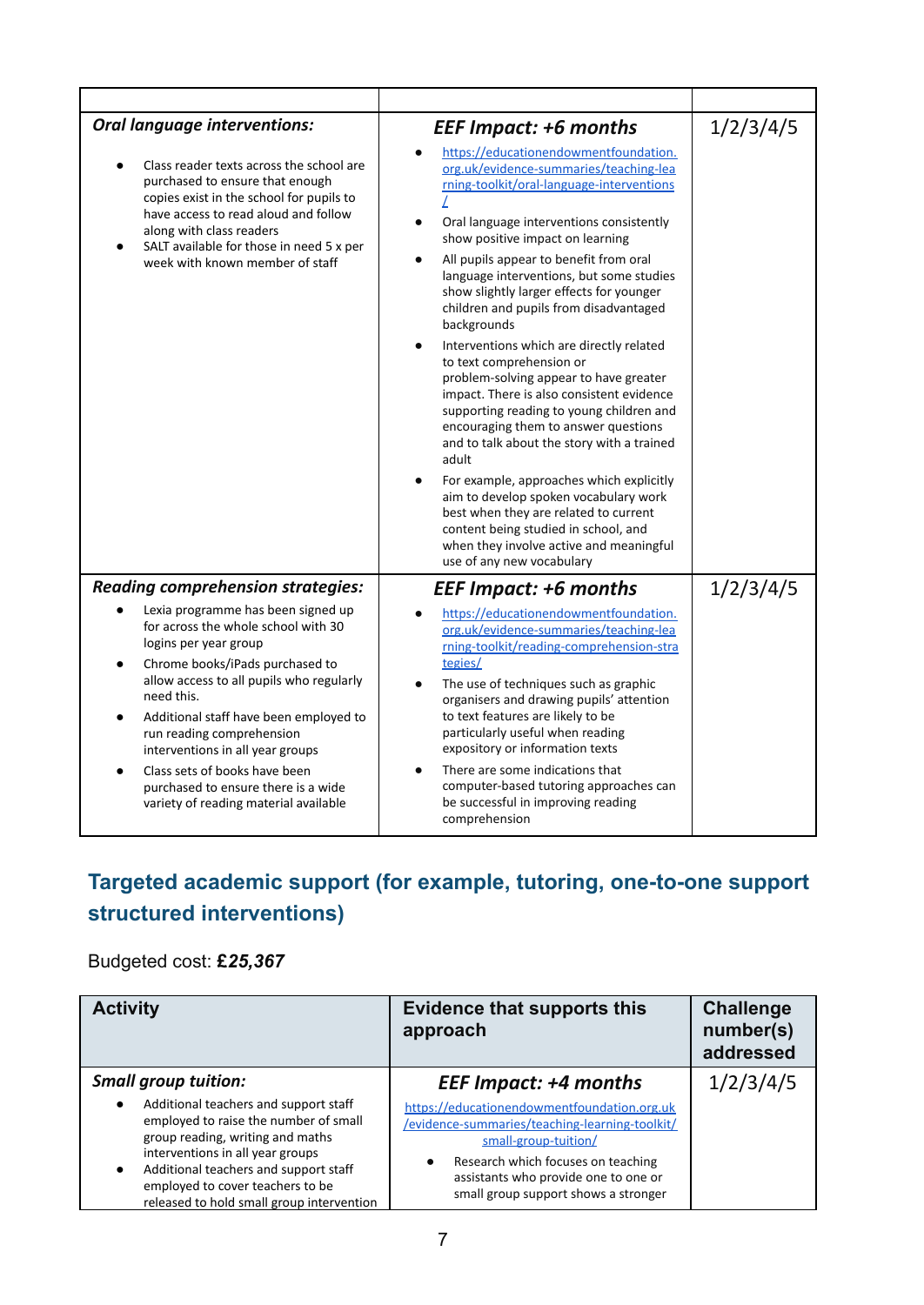|                                                                    |                                                                                                                                                                                                                                                                                                           | positive benefit of between three and<br>five additional months on average<br>Once group size increases above six or<br>$\bullet$<br>seven there is a noticeable reduction in<br>effectiveness<br>In reading, small group teaching can<br>$\bullet$<br>sometimes be more effective than<br>either one to one or paired tuition. It<br>may be that in these cases reading<br>practice can be efficiently organised so<br>that all the pupils stay fully engaged                                                                                                                                                                                                                                                                                                                                                                                                                                                                                                                                                        |           |
|--------------------------------------------------------------------|-----------------------------------------------------------------------------------------------------------------------------------------------------------------------------------------------------------------------------------------------------------------------------------------------------------|-----------------------------------------------------------------------------------------------------------------------------------------------------------------------------------------------------------------------------------------------------------------------------------------------------------------------------------------------------------------------------------------------------------------------------------------------------------------------------------------------------------------------------------------------------------------------------------------------------------------------------------------------------------------------------------------------------------------------------------------------------------------------------------------------------------------------------------------------------------------------------------------------------------------------------------------------------------------------------------------------------------------------|-----------|
| One to one tuition:                                                |                                                                                                                                                                                                                                                                                                           | <b>EEF Impact: +5 months</b>                                                                                                                                                                                                                                                                                                                                                                                                                                                                                                                                                                                                                                                                                                                                                                                                                                                                                                                                                                                          | 1/2/3/4/5 |
| and reading in all year groups<br>employed to cover teachers to be | Additional teachers and support staff<br>employed to run 1:1 sessions in maths<br>Additional teachers and support staff<br>released to hold 1:1 sessions in maths                                                                                                                                         | https://educationendowmentfoundation.org.uk<br>/evidence-summaries/teaching-learning-toolkit/<br>one-to-one-tuition/<br>Research which focuses on teaching<br>$\bullet$<br>assistants who provide one to one or<br>small group support shows a stronger<br>positive benefit of between three and<br>five additional months on average<br>Short, regular sessions (about 30<br>$\bullet$<br>minutes, three to five times a week)<br>over a set period of time (six to twelve<br>weeks) appear to result in optimum<br>impact<br>Tuition should be additional to, but<br>explicitly linked with, normal teaching,<br>and that teachers should monitor<br>progress to ensure the tutoring is<br>beneficial<br>Where tuition is delivered by<br>$\bullet$<br>volunteers or teaching assistants there<br>is evidence that training and the use of<br>a structured programme is advisable<br>John Dunford highlights that quality<br>$\bullet$<br>first teaching has the most significant<br>effect on disadvantaged pupils |           |
| who are high attainers.                                            | Engaging with the National Tutoring<br>Programme to provide a blend of<br>tuition, mentoring and school-led<br>tutoring for pupils whose education<br>has been most impacted by the<br>pandemic. A significant proportion of<br>the pupils who receive tutoring will<br>be disadvantaged, including those | Tuition targeted at specific needs and<br>knowledge gaps can be an effective<br>method to support low attaining pupils or<br>those falling behind, both one-to-one:<br>One to one tuition   EEF<br>(educationendowmentfoundation.org.uk)<br>And in small groups:<br>Small group tuition   Toolkit Strand  <br><b>Education Endowment Foundation   EEF</b>                                                                                                                                                                                                                                                                                                                                                                                                                                                                                                                                                                                                                                                             |           |
| Homework:                                                          |                                                                                                                                                                                                                                                                                                           | <b>EEF Impact: +5 months</b>                                                                                                                                                                                                                                                                                                                                                                                                                                                                                                                                                                                                                                                                                                                                                                                                                                                                                                                                                                                          | 1/2/3/4/5 |
| support with home learning<br>support at home                      | CGP books have been purchased for<br>pupils in reading, maths and SPAG to<br>Working with parents to engage and                                                                                                                                                                                           | https://educationendowmentfoundation.org.uk<br>/evidence-summaries/teaching-learning-toolkit/<br>homework-primary/<br>It is certainly the case that schools<br>whose pupils do homework tend to be<br>more successful<br>There is some evidence that when<br>$\bullet$<br>homework is used as a short and<br>focused intervention it can be effective<br>in improving students' attainment<br>The quality of the task set appears to<br>$\bullet$<br>be more important than the quantity<br>of work required from the pupil                                                                                                                                                                                                                                                                                                                                                                                                                                                                                           |           |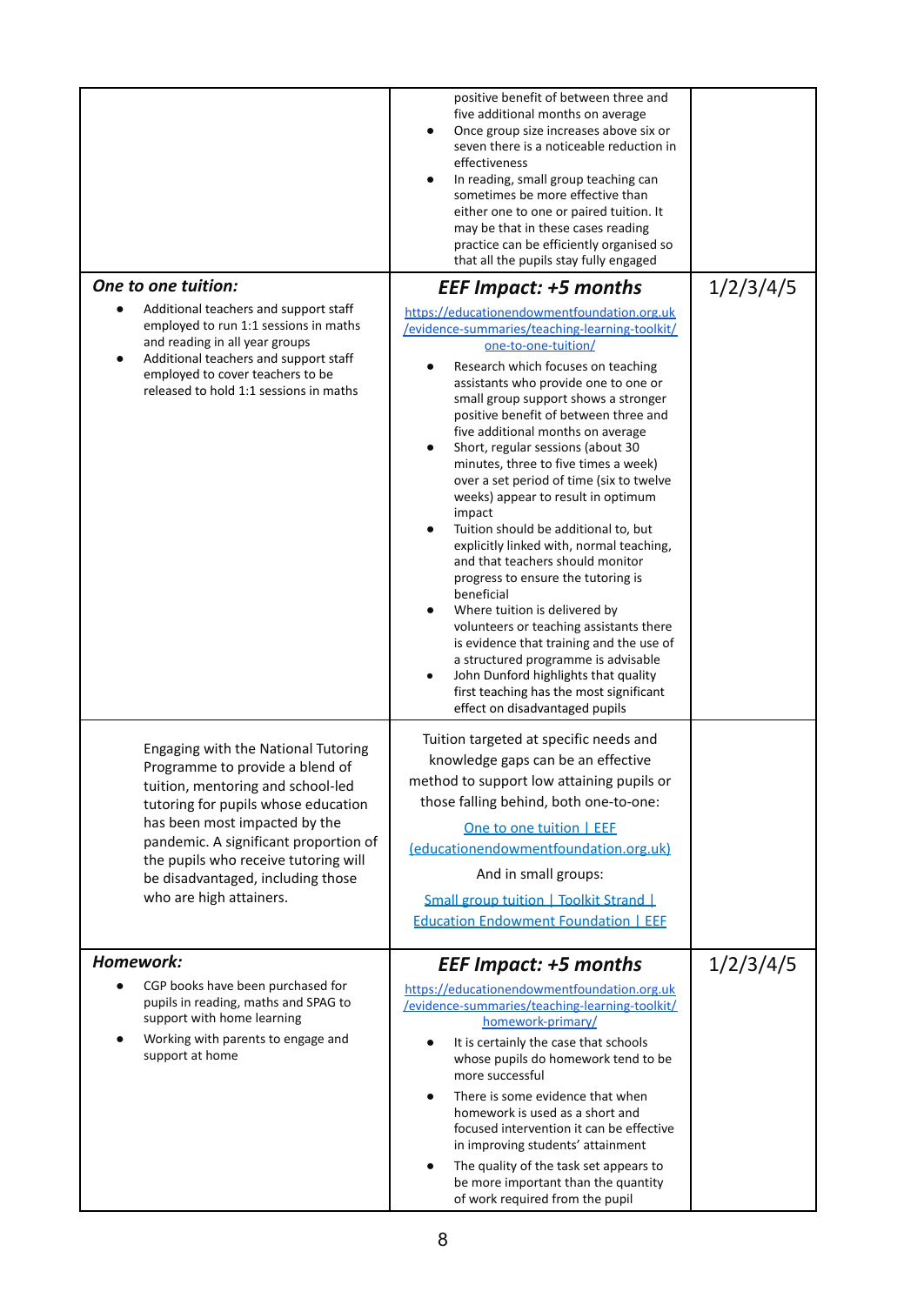| Parent engagement has high impact |  |
|-----------------------------------|--|
| (T Hawes Optimal learning)        |  |

# **Wider strategies (for example, related to attendance, behaviour, wellbeing)**

#### Budgeted cost: **£47,642**

| <b>Activity</b>                                                                                                                                                                                                                                                                                                                                                                                                                                                                                                                                                                                                                                                                                                                                | <b>Evidence that supports this</b><br>approach                                                                                                                                                                                                                                                                                                                                                                                                                                                                                                                                                                            | <b>Challenge</b><br>number(s)<br>addressed |
|------------------------------------------------------------------------------------------------------------------------------------------------------------------------------------------------------------------------------------------------------------------------------------------------------------------------------------------------------------------------------------------------------------------------------------------------------------------------------------------------------------------------------------------------------------------------------------------------------------------------------------------------------------------------------------------------------------------------------------------------|---------------------------------------------------------------------------------------------------------------------------------------------------------------------------------------------------------------------------------------------------------------------------------------------------------------------------------------------------------------------------------------------------------------------------------------------------------------------------------------------------------------------------------------------------------------------------------------------------------------------------|--------------------------------------------|
| <b>Arts/Sports participation:</b>                                                                                                                                                                                                                                                                                                                                                                                                                                                                                                                                                                                                                                                                                                              | <b>EEF Impact: +3 months</b>                                                                                                                                                                                                                                                                                                                                                                                                                                                                                                                                                                                              | 2/3/4/5                                    |
| All disadvantaged pupils are offered a space on an<br>extracurricular club to widen their opportunities<br>and develop cultural capital<br>School squads run for free 5 x a week by a<br>dedicated PE teacher. Pupils are invited to<br>join these squads and a conscious effort is<br>made to engage PPG learners<br>All local school competitions and events<br>are attended and a conscious effort is<br>made to engage PPG learners<br>A 'Change 4 Life' club is run for free every<br>week by school staff and a conscious effort<br>is made to engage PPG learners<br>Core strength clubs run for free twice<br>every week by school staff and a conscious<br>effort is made to engage PPG learners<br>Musical instrument lessons funded | https://educationendowmentfoundation.org.<br>uk/evidence-summaries/teaching-learning-too<br>lkit/sports-participation/<br>Participating in sports and physical<br>activity is likely to have wider health<br>and social benefits<br>Sports participation interventions<br>engage pupils in sports as a means to<br>increasing educational engagement<br>and The evidence suggests that the<br>impact is greater for more vulnerable<br>students<br>Non-cognitive skills such as<br>perseverance and resilience are<br>developed through adventure<br>learning and that these skills have a<br>knock-on impact on academic |                                            |
| <b>Outdoor and adventure learning:</b>                                                                                                                                                                                                                                                                                                                                                                                                                                                                                                                                                                                                                                                                                                         | outcomes attainment                                                                                                                                                                                                                                                                                                                                                                                                                                                                                                                                                                                                       |                                            |
| O&A Residentials are planned in Years 4, 5<br>& 6 with monetary support given to PPG<br>learners to attend these trips                                                                                                                                                                                                                                                                                                                                                                                                                                                                                                                                                                                                                         | <b>EEF Impact: +4 months</b><br>https://educationendowmentfoundation.org.<br>uk/evidence-summaries/teaching-learning-too<br>lkit/outdoor-adventure-learning/<br>Overall, studies of adventure learning<br>interventions consistently show<br>positive benefits on academic<br>learning<br>There is also evidence of an impact<br>on non-cognitive outcomes such as<br>self-confidence                                                                                                                                                                                                                                     | 2/3/4/5                                    |
| <b>Social and emotional learning:</b>                                                                                                                                                                                                                                                                                                                                                                                                                                                                                                                                                                                                                                                                                                          | <b>EEF Impact: +4 months</b>                                                                                                                                                                                                                                                                                                                                                                                                                                                                                                                                                                                              | 3/4/5                                      |
| Full time pastoral lead runs ELSA sessions<br>for identified PPG learners<br>Teachers have received training in<br>supporting and maintaining positive<br>mental health<br>PAT Dog and Therapy Dog in school weekly<br>Additional strategies in place and funded<br>by school to individualise support - Think<br>Bricks, Living 2 Learn, Young Carers,<br>Starfish mentoring etc.<br>Whole staff approach to supporting<br>$\bullet$<br>families with mental health needs and the<br>impact this has on children's lives -                                                                                                                                                                                                                    | https://educationendowmentfoundation.org.<br>uk/evidence-summaries/teaching-learning-too<br>lkit/social-and-emotional-learning/<br>https://new.boxallprofile.org/<br>$\bullet$<br>On average, SEL interventions have<br>an identifiable and valuable impact<br>on attitudes to learning and social<br>relationships in school<br>Improvements appear more likely<br>$\bullet$<br>when SEL approaches are embedded<br>into routine educational practices<br>and supported by professional<br>development and training for staff                                                                                            |                                            |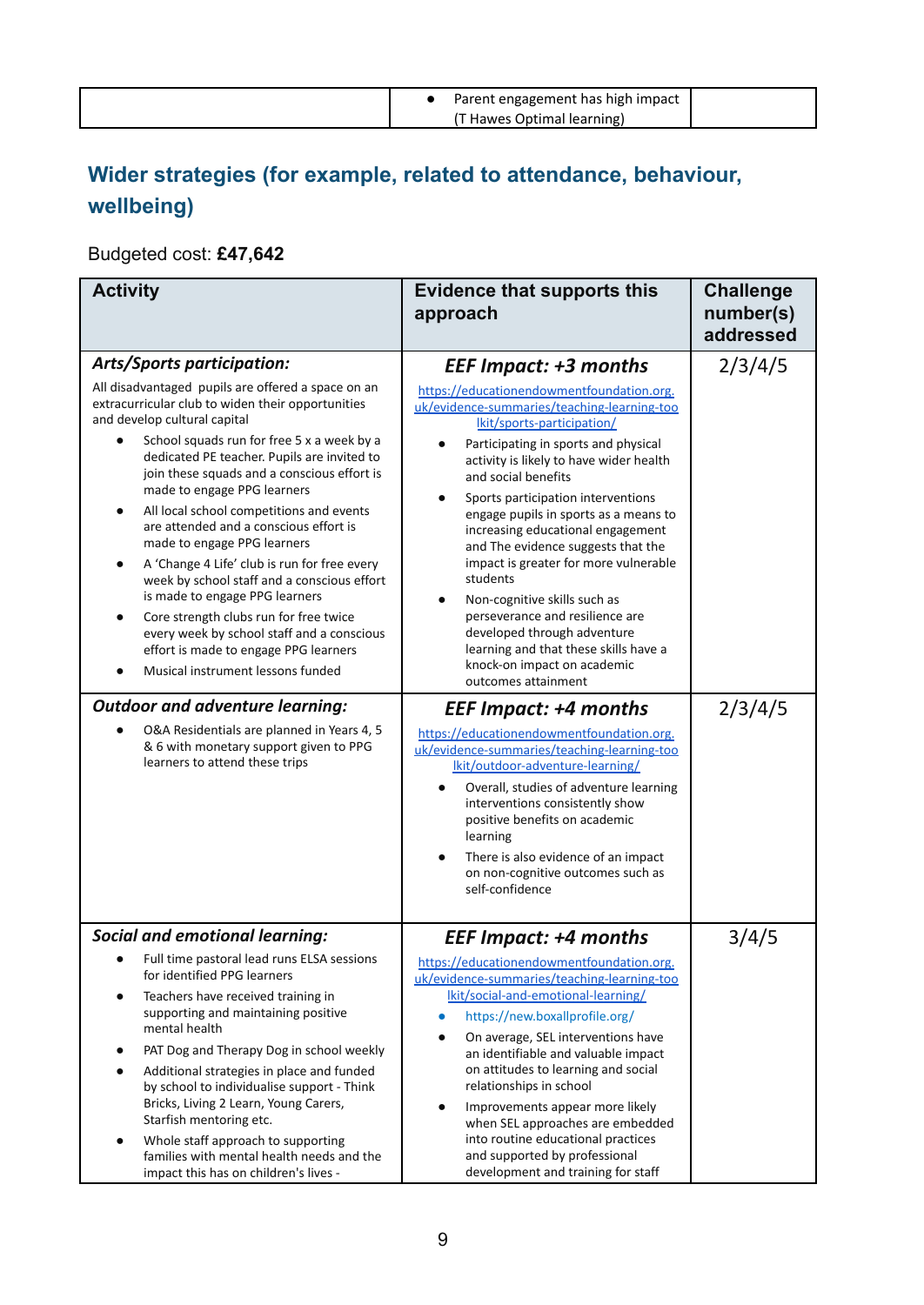|  | including the impact COVID has had on<br>these already vulnerable families | MIND 2021: Two thirds (65%) of<br>adults and more than two thirds<br>(68%) of young people with mental<br>health problems say their mental<br>health has got worse since the first<br>national lockdown. One in four (26%)<br>adults and over one in six (18%)<br>young people experienced mental<br>distress for the first time during the<br>pandemic. People living in a<br>household receiving benefits saw<br>their mental health hit hardest by the<br>pandemic. |  |
|--|----------------------------------------------------------------------------|------------------------------------------------------------------------------------------------------------------------------------------------------------------------------------------------------------------------------------------------------------------------------------------------------------------------------------------------------------------------------------------------------------------------------------------------------------------------|--|
|--|----------------------------------------------------------------------------|------------------------------------------------------------------------------------------------------------------------------------------------------------------------------------------------------------------------------------------------------------------------------------------------------------------------------------------------------------------------------------------------------------------------------------------------------------------------|--|

# **Total budgeted cost: £108,255**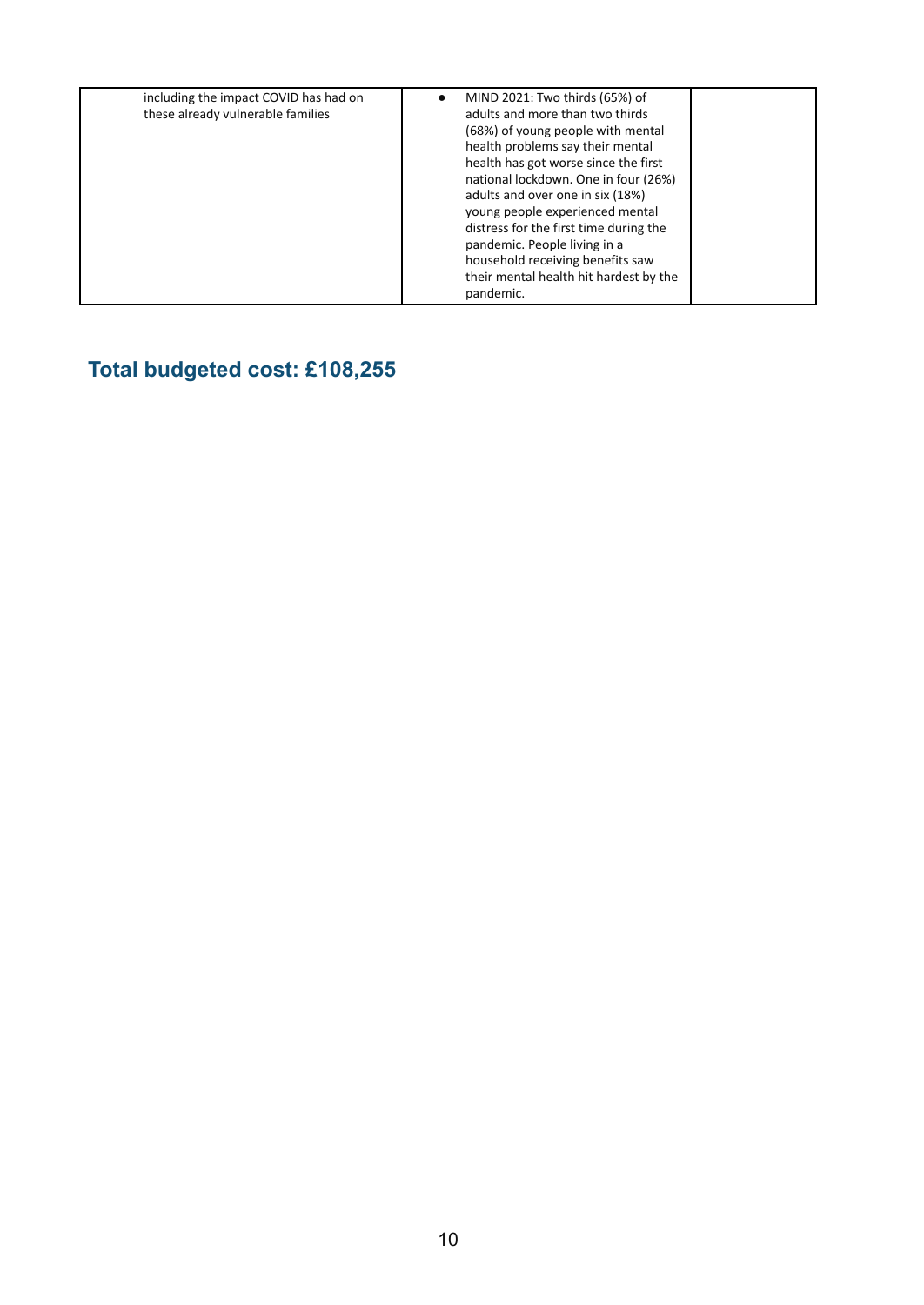# **Part B: Review of outcomes in the previous academic year**

### **Pupil premium strategy outcomes**

This details the impact that our pupil premium activity had on pupils in the 2020 to 2021 academic year.

Our internal assessment during 2021/21 shows an increase in progress and attainment for disadvantaged learners. The attainment gap between PP and non remains in all but year 6 and this is predominantly EXS learners. COVID disruptions impacted heavily on writing. End of KS2 FFT data shows that FSM children were in the highest performing group overall. The catch up funding and tutoring grant alongside the PP funding for next year will focus on maths, writing and continued emotional support for pupils and families.

Attendance remained positive and this is testament to the efforts put in place by staff to engage parents throughout the pandemic, pick children up from home and supply online and paper versions of learning. Attendance at the end of 2020/21 was: All: 96.09%, PPG: 94.05%, NPPG: 96.86%.

BASED ON TEACHER ASSESSMENTS AT THE END OF ACADEMIC YEAR 2020-21 COMPARED TO KS1 ASSESSMENTS, IMPROVEMENT IS CLEAR:

| % PPG PUPILS ON TRACK OR BETTER<br><b>COMPARED TO THEIR KS1 ATTAINMENT</b><br>2020-2021 | $\mathbf R$ | W   | M   |
|-----------------------------------------------------------------------------------------|-------------|-----|-----|
| <b>Y3 (MARCH 2021)</b>                                                                  | 75%         | 83% | 83% |
| <b>Y3 (JULY 2021)</b>                                                                   | 85%         | 83% | 92% |
| <b>Y4 (MARCH 2021)</b>                                                                  | 88%         | 88% | 92% |
| <b>Y4 (JULY 2021)</b>                                                                   | 88%         | 92% | 92% |
| <b>Y5 (MARCH 2021)</b>                                                                  | 88%         | 96% | 75% |
| <b>Y5 (JULY 2021)</b>                                                                   | 92%         | 96% | 85% |
| <b>Y6 (MARCH 2021)</b>                                                                  | 95%         | 85% | 75% |
| <b>Y6 (JULY 2021)</b>                                                                   | 95%         | 89% | 84% |

| Progress of PPG learners from KS1<br>Y6 2021 | KS1 EXS+ | KS2 EXS+ | <b>KS1 GDS</b> | <b>KS2 GDS</b> |
|----------------------------------------------|----------|----------|----------------|----------------|
| <b>Reading</b>                               | 77%      | 79%      | 23%            | 37%            |
| <b>Writing</b>                               | 64%      | 74%      | 18%            | 21%            |
| <b>Maths</b>                                 | 77%      | 68%      | 23%            | 26%            |

**FOCUSED OUTCOMES FROM 2020/21:** To diminish the attainment difference between PPG/NPPG across the school more quickly in writing – especially with a focus on spelling

Year 3: PPG children in writing booster sessions increased by 25%. This has had a positive impact on diminishing the difference with the PPG writing gap reducing significantly (EXS reduced by 26%) by the summer term.